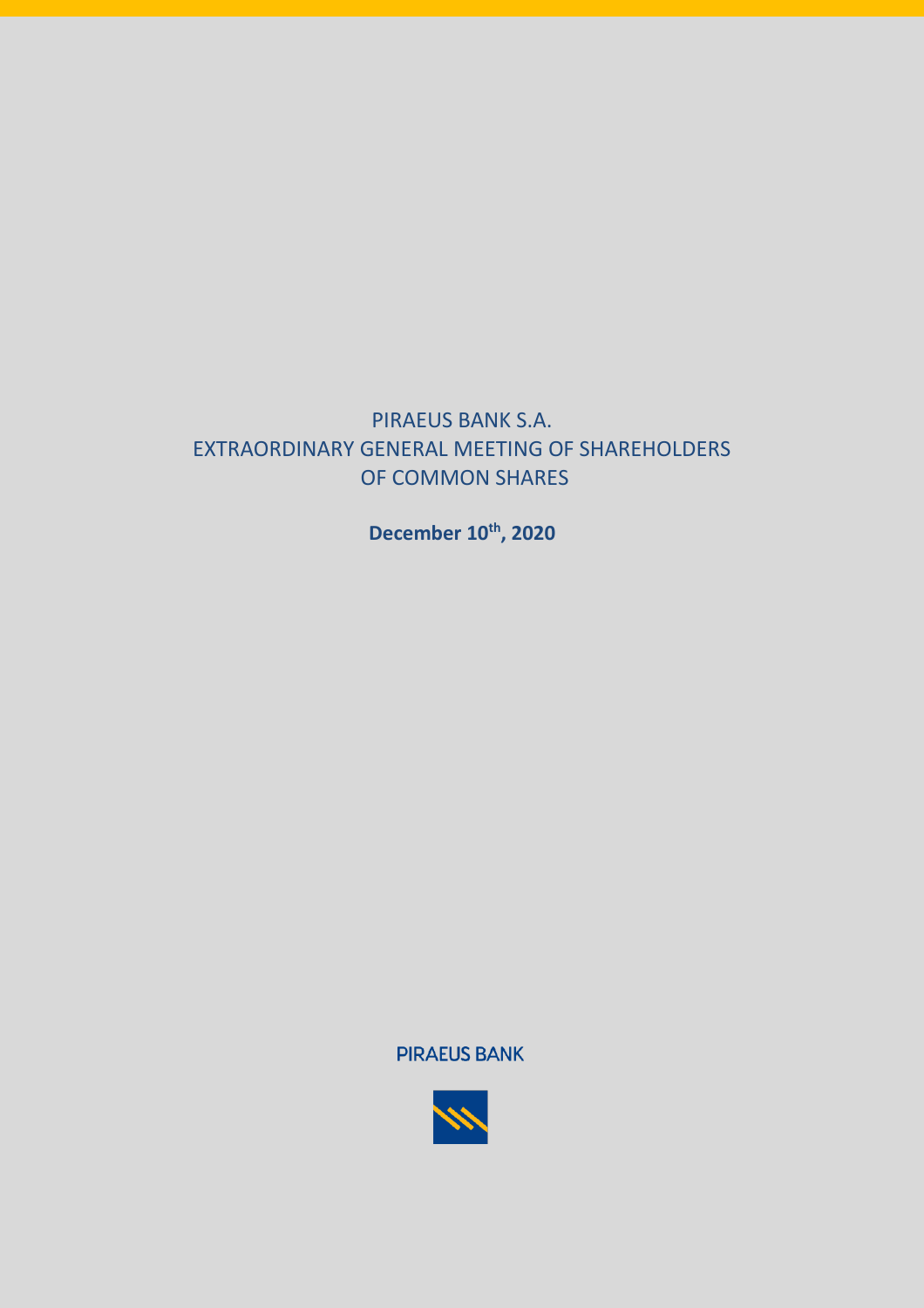



# PIRAEUS BANK S.A. EXTRAORDINARY GENERAL MEETING OF SHAREHOLDERS OF COMMON SHARES

On Thursday December 10<sup>th</sup>, 2020 at 15:00

# EXPLANATORY NOTES ON THE AGENDA – RESOLUTION DRAFTS

The Piraeus Bank shareholders are hereby invited by the Board of Directors (BoD) to discuss and resolve upon the following items of the agenda:

*Item 1: (a) Approval: (i) of the demerger of the company named "Piraeus Bank Société Anonyme" by way of hive–down of the banking activity sector and its contribution into the incorporation of a new banking entity, pursuant to the provisions of article 16 of L. 2515/1997 (in particular para. 5 thereof regarding the consolidation of assets and liabilities) and articles 54 para. 3, 57 para. 3 and 59-74 of L. 4601/2019, as in force, (ii) of the Draft Demerger Deed, including the Transformation Balance Sheet dated July 31st, 2020, (iii) of the Auditor's report regarding the verification of the book value of the hived down sector's assets and liabilities, on July 31st, 2020 and the review of the terms of the Draft Demerger Deed;* 

*(b) Approval of the Articles of Association of the new beneficiary (new) entity which will acquire the hived down banking activity sector, including the appointment of the first Board of Directors and the Audit Committee of the new entity, in accordance with the provisions of Law, as in force ; (c) Granting of authorizations.*

| <b>Required majority:</b> | <b>Required quorum:</b>                     | 1/2 of share capital |
|---------------------------|---------------------------------------------|----------------------|
| 2/3 of represented votes  | <b>Required Repetitive General Meeting:</b> | 1/5 of share capital |
|                           |                                             |                      |

*The voting rights attached to the shares acquired by the HFSF in the context of the capital increase decided by the Second Iterative General Meeting of Shareholders dated 23.04.2013 shall be taken into consideration for the purposes of calculating quorum and majority.*

The Board of Directors of the "Piraeus Bank Société Anonyme" will propose to the Extraordinary General Meeting of the Shareholders of the Bank the approval (a) of the Draft Demerger Deed of the société anonyme under the name "Piraeus Bank Société Anonyme" (hereinafter the "**Demerged Entity**" or the "**Bank**" for the time period until the completion of the Demerger, respectively) by way of hive-down of the banking activity sector and its contribution into a new entity to be incorporated and licensed as a credit institution (hereinafter the "**Beneficiary**"), including the Transformation Balance Sheet dated 31 July 2020, pursuant to article 16 (in particular para. 5 thereof regarding the consolidation of assets and liabilities) of Law 2515/1997 in conjunction with articles 54 para. 3, 57 para. 3 and 59-74 of Law 4601/2019, as in force, (hereinafter the "**Demerger**"), (b) of the Auditor's report regarding the verification of the book value of the Demerged Entity's assets and liabilities on 31.07.2020 and the review of the terms of the Draft Demerger Deed, (c) of the overall process and the actions regarding the Demerger and required for the completion of the Demerger, and (d) of the Articles of Association of the Beneficiary, pursuant to para.3 of article 74 of L. 4601/2019, as in force.

Following the above approvals, the General Meeting will be called to authorize:

a) Messrs. Christos Megalou, Managing Director (CEO), Executive Board Member and Theodore Gnardellis, , Executive General Manager, acting jointly to sign the final demerger deed, which shall be drawn up as a notarial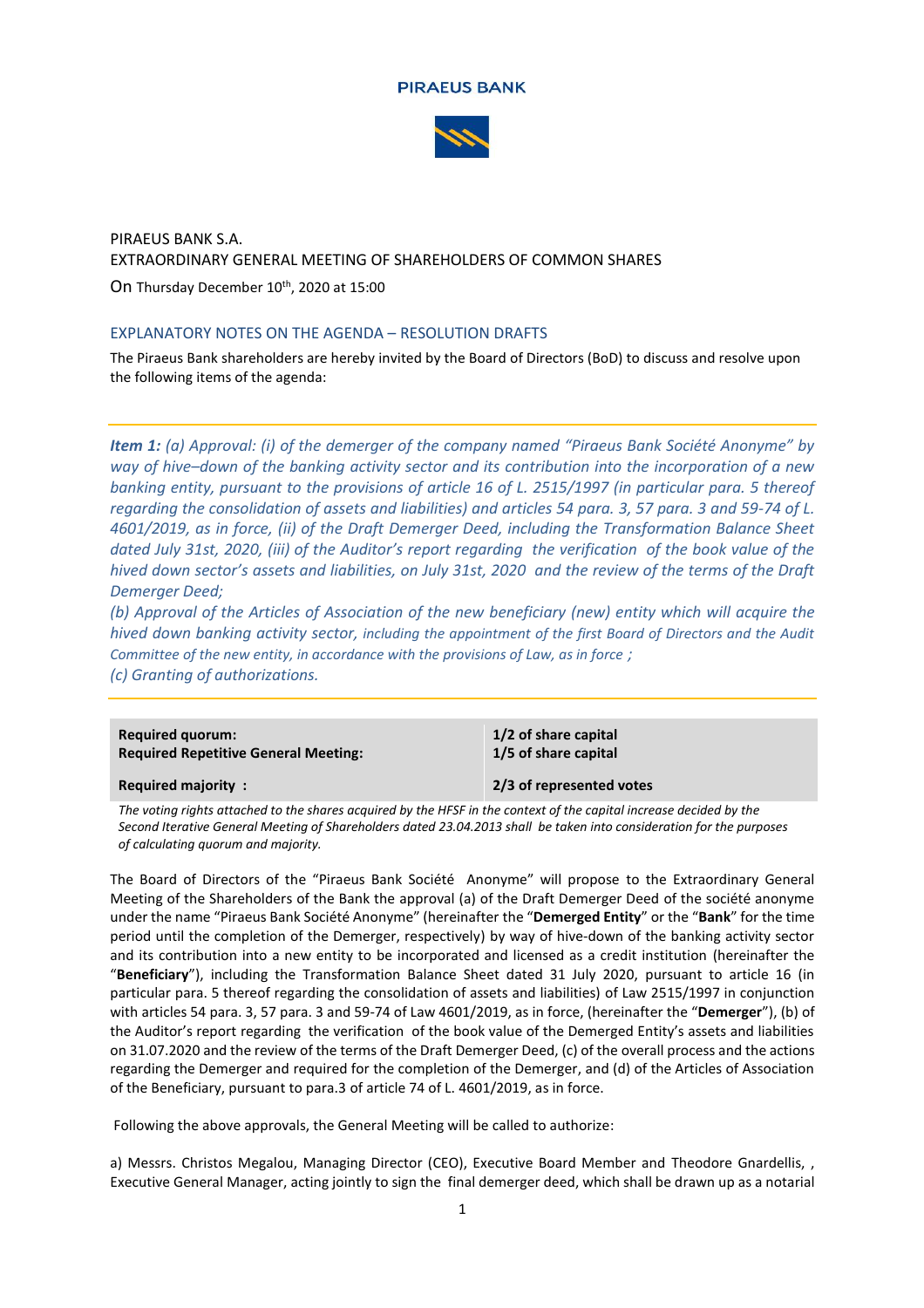

deed under the basic terms of the Draft Demerger Deed, as well as and any supplementary, ancillary, amending or additional act and they shall be drawn, each acting individually, any related documentation and to proceed with any relevant, necessary or deliberate action to complete the Demerger. The above authorized persons may further authorise the Bank's attorneys, counsels or employees to carry out the above mandates in whole or in part;

b) Mr. Panagiotis Skoularikis, General Manager and to Ms. Vassiliki Roulia, acting jointly, during and until the completion of the corporate transformation of the Demerger, to draw up, sign, submit and receive statements, applications and generally any other relevant document and to take any necessary action before any supervisory authority or/and body or/and organisations of public or private sector, in Greece and abroad (indicatively mentioned, in the context of the of the submission of the application form regarding the revocation of the Demerged Entity's Baking License, as well as the submission of the application form, regarding the authorisation of the Beneficiary as a credit institution in Greece (Banking License), with a view to receiving all the necessary required approvals and permissions for the completion of the Demerger, pursuant to the legislative and regulatory framewotk, as in force each time. The above authorized persons may further authorise the Bank's attorneys, counsels or employees to carry out the above mandates in whole or in part;

c) Messrs. George Marinopoulos, General Manager and Apostolos Markoutsis, each acting individually, to proceed to any other required action for the completion of the Demerger, to sing, submit or/and to receive on behalf of the Bank fo this purpose any required document, application, receipt or/and statement. The above authorized persons may further authorise the Bank's attorneys, counsels or employees to carry out the above mandates in whole or in part;

d) Ms Maria Zapanti and Ms Kyriaki Gavriilidou, each acting individually, to proceed to all necessary formalities of publicity related to completion of the Demerger, in accordance with the current legislation. The above authorized persons may further authorise the Bank's attorneys, counsels or employees to carry out the above mandates in whole or in part.

The Bank announced its intention to proceed to the Demerger, on July 24th, 2020, further to the relevant resolution adopted by its Board of Directors on July 23rd, 2020. The decision of the Bank's Management to proceed to said corporate transformation represents an implementing feature of the Bank's business strategy, which has been communicated to investors, and will lead to the optimisation of the Group's organisational and capital structure, which is a prerequisite for the achievement of such strategy objectives, as it will facilitate the faster derecognition of a large amount of NPLs with gross book value of EUR7.0 bn from the Bank's currently existing balance sheet, and will result in a considerable reduction of the NPL to total loans ratio from 50% to 30%. Moreover, this corporate transformation will facilitate any issuance of AT1 or Τ2 securities by the Demerged Entity in the future, as the Group holding company, in accordance with the widely accepted practice in international banking groups, whereby regulatory funds are raised by the ultimate parent company, in order to be further channelled to the Group's banking entities.

In parallel, the derecognition of certain long overdue and largely denounced loans will allow the Beneficiary to preserve not only capital, but also human and material resources, which may be allocated to more efficient banking activities, following a gradual change in the business model of the Bank and the enhancement of digital banking, through the adoption of new technologies and products, which is in line with the publicly announced business plan of the Bank.

Furthermore, this action will enable a substantial reduction of the ECL allowance and the release of funds, which will support the further de-risking of the Bank's balance sheet and will facilitate the financing of the Greek economy, serving the public interest in this manner as well.

Moreover, the proposed Demerger will expand the options available to the Beneficiary to optimally manage the remaining NPLs by using all available tools (restructuring, collections, liquidations, write-offs, selective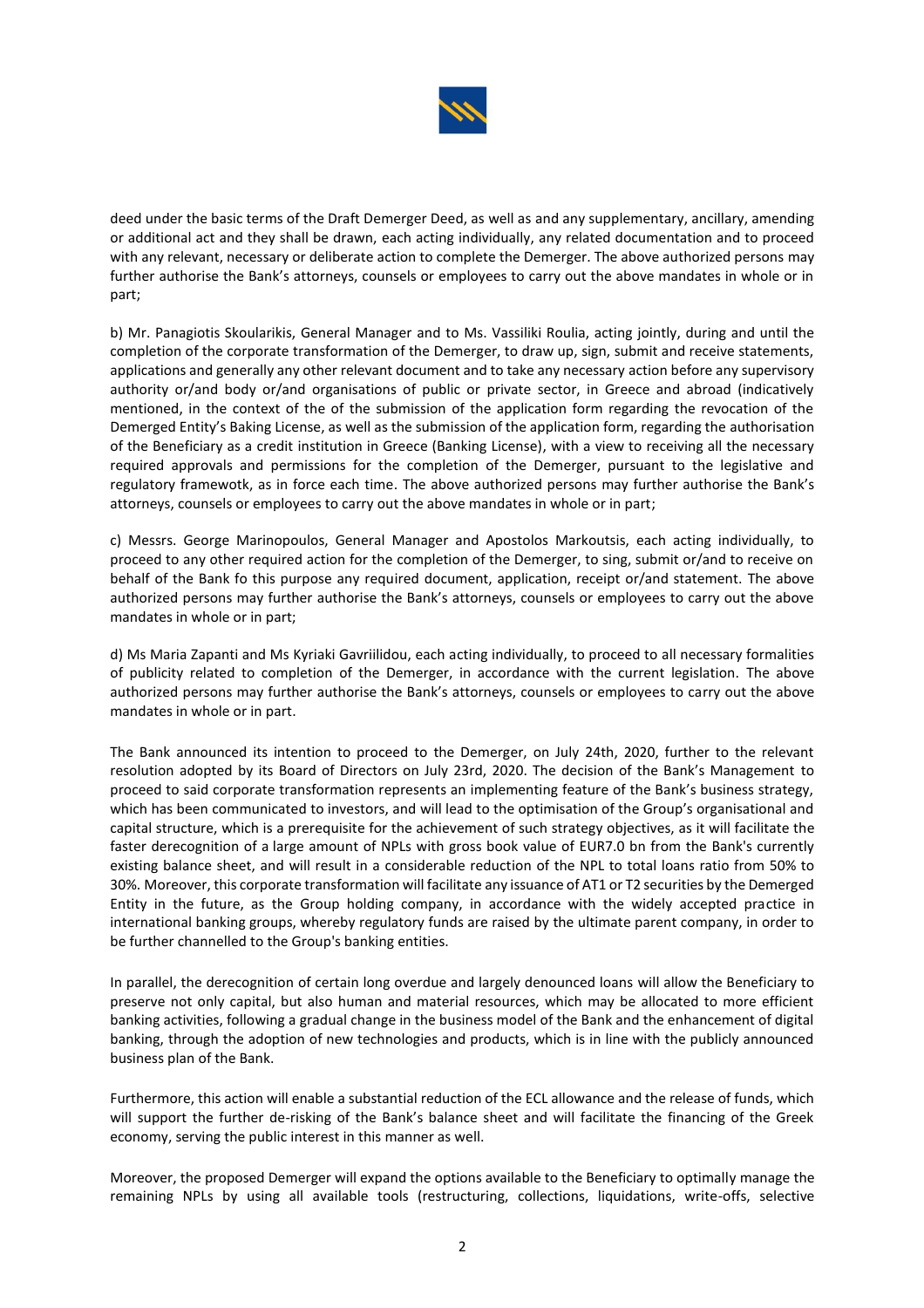

divestments) and will increase its ability to absorb any costs related thereto, especially when it comes to sustainable businesses that are suited to receive support from the banking system, in order to be able to overcome the current adverse economic circumstances.

Finally, the improvement of the Beneficiary's assets quality and prospects will allow a gradual investment grade enhancement at a consolidated level (Demerged Entity and Beneficiary) to the benefit of the current Piraeus Bank's stock and bond holders, along with other anticipated medium-term benefits pertaining to credit rating, pricing, commercial presence and, consequently, capital position.

It is noted that Demerger will be effected by way of hive-down of the banking activity sector of the Bank, to which the assets and liabilities, as reflected on the transformation balance sheet of the Demerged Entity dated July 31st, 2020, that was drawn up for the Demerger purposes and the contribution of the above sector to the Beneficiary, which will be incorporated upon completion of the hive-down.

On the date of registration of the final demerger deed, which shall be drawn up as a notarial deed, with the General Commercial Registry (hereinafter the "**Demerger Date**"), as well as all other documents prescribed by law shall be filed together with the relevant resolution of the General Meeting of the Bank's shareholders, the relevant approval of the competent supervising authority and the license to the Beneficiary to operate as a credit institution, the Demerger process shall be concluded and the following shall apply simultaneously and ipso jure vis-a-vis the Demerged Entity and the Beneficiary, as well as third parties: (i) the Beneficiary will be incorporated and the Demerged Entity shall become a shareholder of the Beneficiary and will acquire all the shares issued by the Beneficiary, i.e. 5,400,000,000 common registered shares of a nominal value of € 1,00 each; (ii) the Beneficiary will substitute the Demerged Entity, by way of universal succession, to all the transferred assets and liabilities, as these are reflected on the Transformation Balance Sheet of the hived down sector of the banking activity and will be formed until the completion of the Demerger. In the framework of the universal succession, by virtue of the provisions of article 70 par. 2 (a) of law 4601/2019, the Demerged Entity obtains all rights, obligations and, generally, all legal relationships of the demerged sector of the Demerged Entity or that are relevant to it, including administrative authorizations that have been issued with reference to the latter and concern the contributed property, and (iii) the Demerged Entity will cease to be a credit institution, while its shares will remain listed on the Athens Stock Exchange.

Furthermore, the Hellenic Financial Stability Fund (hereinafter referred to as the "**HFSF**") holds, today, 115,375,400 shares of the Demerged Entity, representing approximately 26.42% of the share capital of the Demerged Entity, will exercise towards the Demerged Entity and the Beneficiary all rights under L. 3864/2010, as amended and in force, as well as those arising from the "Relationship Framework Agreement" as in force or as may be amended pursuant to the provisions of L. 3864/2010, as a result of the Demerger.

Neither the Demerger process itself nor any other corporate or other deed, legal act, material action or declaration attempted in the Demerger process, including, but not limited to, the final Demerger deed that will be drawn up as a notarial deed, may abolish, restrict, obstruct, impair, or in any way erode, directly or indirectly, the existing rights of the HFSF on the Demerged and / or on the Beneficiary.

Following the decision of the Board of Directors of the Bank dated 23.07.2020 regarding the commencement of the Demerger with a transformation balance sheet date of 31.07.2020 and until today the following actions have been taken;

The Bank's Board of Directors at its meeting dated 27.08.2020 approved the terms and conditions of the Demerger along with the Draft Demerger Deed and the report of the Board of Directors for the Draft Demerger Deed, addressed to the shareholders of the Bank, in compliance with Law.

On 31.08.2020, an application form regarding the approval of the Demerger and the authorisation of the Beneficiary as a credit institution in Greece (Banking License) as well as the revocation of the Bank's Baking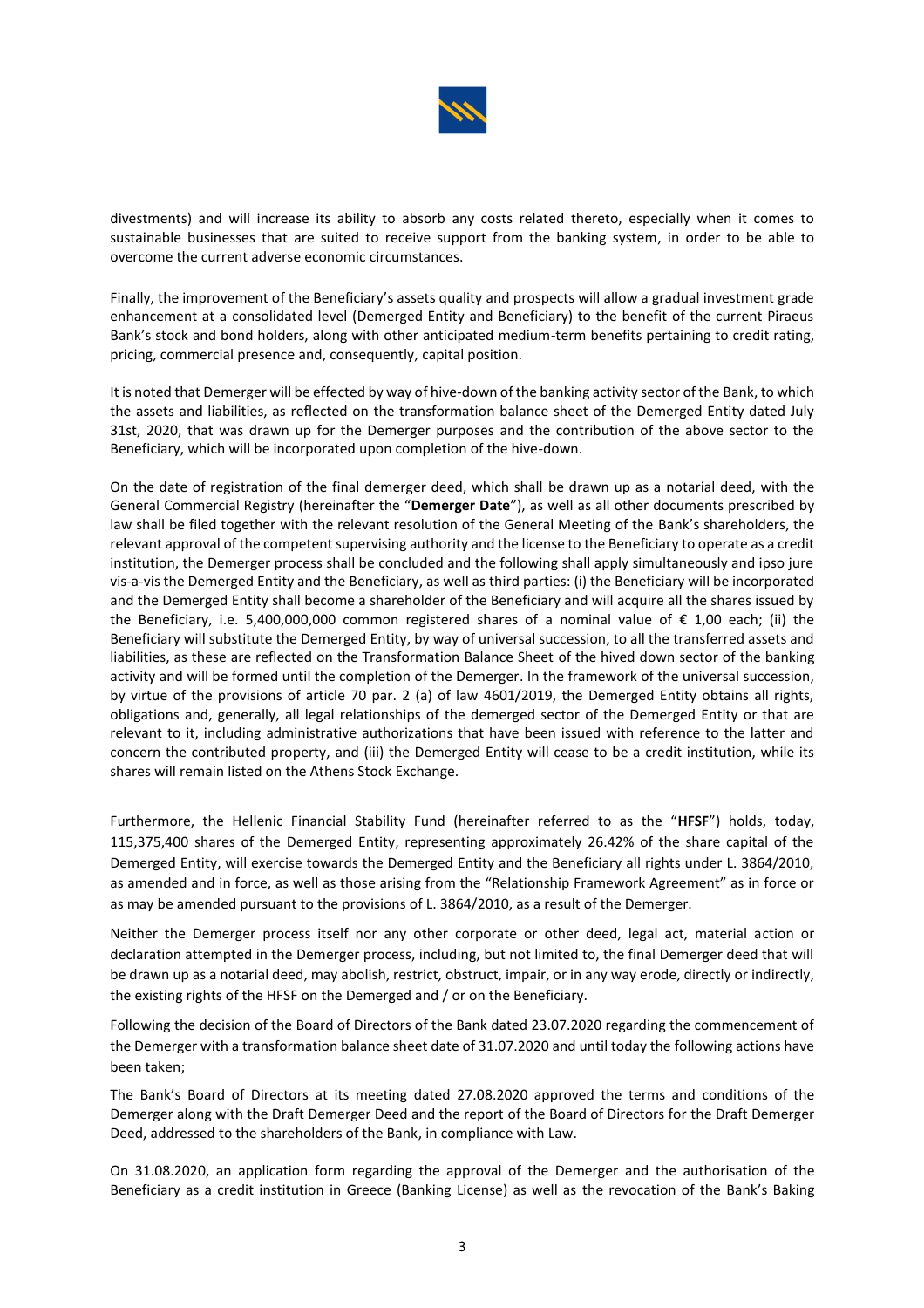

License was filed with the European Central Bank and the Bank of Greece, together with all the documents required by law, and the relevant approvals are expected.

The Draft Demerger Deed, legally signed, has been registered with the General Commercial Registry (G.E.MI.), with protocol number 92138 and published on its website, on September 4<sup>th</sup>, 2020.

On 07.09.2020, a corporate announcement was published on the website of the Bank [https://www.piraeusbankgroup.com/en/press-office/press-release/2020/09/press-release-completion-of](https://www.piraeusbankgroup.com/en/press-office/press-release/2020/09/press-release-completion-of-pubformalities-07-09-2020)[pubformalities-07-09-2020](https://www.piraeusbankgroup.com/en/press-office/press-release/2020/09/press-release-completion-of-pubformalities-07-09-2020) as well as on the website of the Athens Exchange (www.athexgroup.gr) regarding the completion of the publication procedures of the Draft Demerger Deed as well as its availability to the interested parties.

Additionally, the Auditor's report regarding the verification of the book value of the Demerged Entity's assets and liabilities as at 31.07.2020 and the Draft Demerger Deed, was drafted by the Certified Auditor Dimitrios Sourbis (Ref. No. SOEL 16891) of the auditing company PricewaterhouseCoopers Auditing Company S.A. and has been registered with General Commercial Registry (G.E.MI.), on September 4<sup>th</sup>, 2020.

As of October  $7<sup>th</sup>$ , 2020, the following documents has been made available to Piraeus Bank's shareholders on website of the Bank https://www.piraeusbankgroup.com/en/investors/share/transformation-plan , as well as at the registered seat of the Bank in Athens, 4 Amerikis Str.:

- I. The Draft Demerger Deed of Piraeus Bank S.A;
- II. The Transformation Balance Sheet dated 31 July 2020;
- III. The annual financial statements and the Directors' Reports for the last three (3) financial years of Piraeus Bank S.A;
- IV. The Financial Report of the Bank for the period from January 1st to June 30th, 2020;
- V. The Report of the Board of Directors of Piraeus Bank S.A. to the General Meeting of its shareholders, regarding the Draft Demerger Deed;
- VI. The Auditor's report regarding the verification of the book value of the Demerged Entity's assets and liabilities as at 31.07.2020 and the Draft Demerger Deed, drafted by the Certified Auditor Dimitrios Sourbis (Ref. No. SOEL 16891) of the auditing company PriceWaterhouseCoopers Auditing Company S.A.

# Moreover:

The procedure for informing the personnel has been followed, according to article 8 of pd 178/2002.

The procedure for informing the competent supervisory authorities, as provided for in the relevant legislative and regulatory framework has been followed.

The procedure, according to Article 65 of L. 4601/2019 has been followed.

Finally, the Board of Directors of the Bank will propose to the Extraordinary General Meeting of the Shareholders of the Bank the approval of the Articles of Association of the Beneficiary, pursuant to the provisions of para. 3 of Article 74 of L. 4601/2019.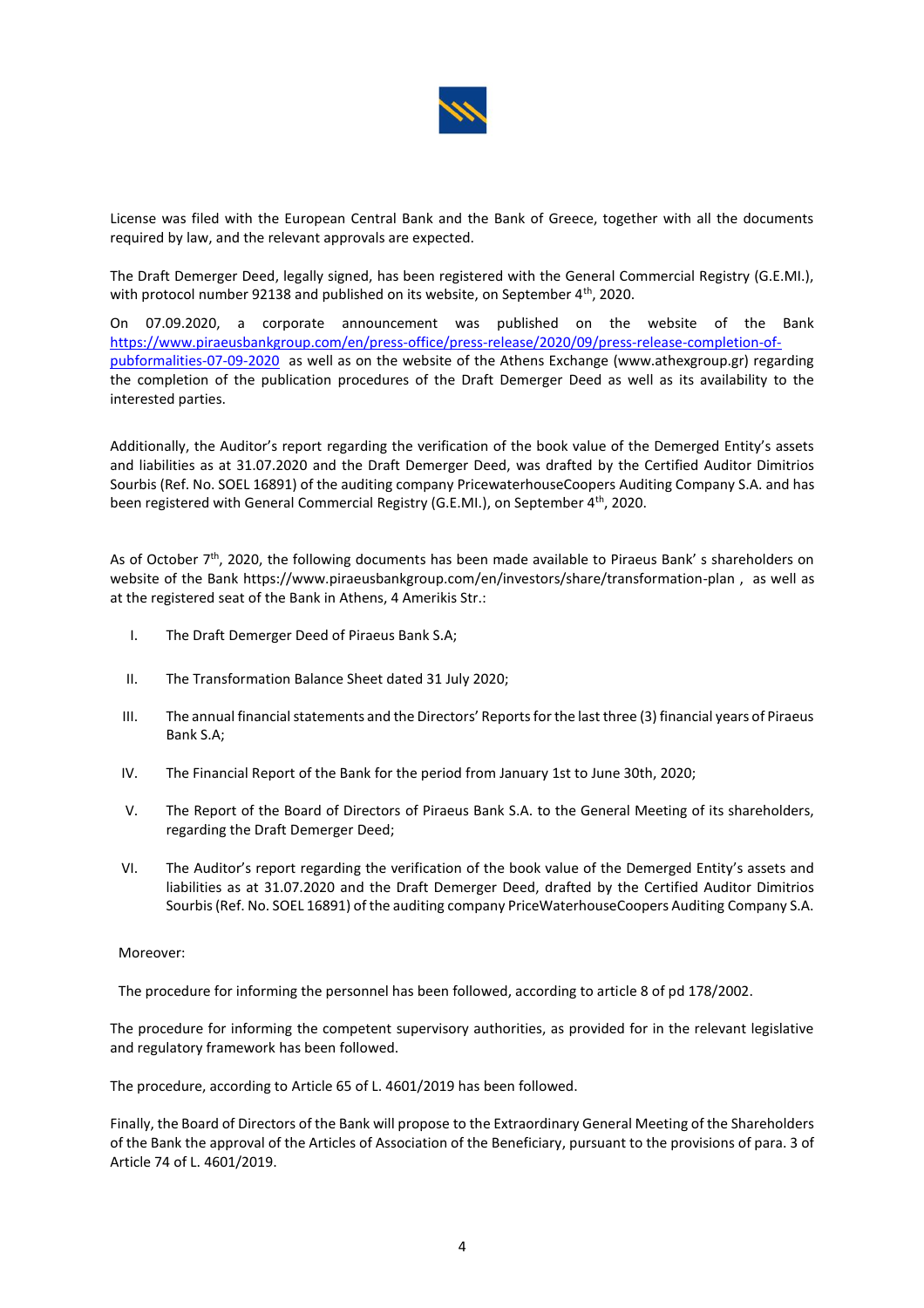

It is noted that the first Board of Directors of the Beneficiary shall be set out in the Article 26 of the proposed Articles of Association of the Beneficiary, in accordance with the provisions of para. 2 of article 78 of L. 4548/2018.

Specifically, it is proposed that the new Board of Directors will consist of thirteen twelve (123) members (including the HFSF Representative, in compliance with the provisions of Law 3864/2010, as in force), of which eight-seven (87) members will be Independent Non Executive. According to article 8 of the Bank's Articles of Association, the new Board of Directors has a term of three years, which may be extended until the Annual General Meeting convened after such term has lapsed.

The proposed composition as a whole meets the requirements of the legislative and regulatory framework regarding the management of credit institutions, ensuring a competent and efficient Board of Directors for the Beneficiary. In particular, the proposed thirteen twelve (123) members make up a set of the necessary collective skills and knowledge required by the existing regulatory framework for credit institutions. In this way, the systemic stability, the good relationship of the Beneficiary with the Regulatory Authorities and the avoidance of administrative gaps in the operation of the Beneficiary are promoted.

Furthermore, the proposed members of the Board of Directors of the Beneficiary, due to their respective position on the Board of Directors of the ,Demerged Entity have been assessed by the Single Supervisory Mechanism (SSM) of the European Central Bank, as well as by the HFSF, in accordance with the legislative framework.

Furthermore, it is noted that the kind, the term and the composition of the first Audit Committee of the Beneficiary shall be set out in the Article 27 of the proposed Articles of Association of the Beneficiary, in accordance with the provisions of article 44 of L. 4449/2017.

The Audit Committee is a Committee of the Board of Directors of the Beneficiary, has a three-year term and consists of  $sir{five}$  (56) members of the Board, ie five four (45) members of the BoD plus the representative of the HFSF.

The full documents of (a) the Draft Demerger Deed, (b) the Report of the Board of Directors regarding the Demerger and (c) the Articles of Association of the Beneficiary are available through the following links:

[Demerger Deed](https://www.piraeusbank.gr/~/media/ED565C51CA9240DD99D92EE19B816B63.ashx)

[Report of the Board of Directors](https://www.piraeusbank.gr/~/media/84C58601F6EE4AF08BF19EB8E405161D.ashx)

[Articles of Association of the Beneficiary](https://www.piraeusbank.gr/~/media/A5468F0DFF534E95A6978C98B496E364.ashx)

### **DRAFT PROPOSED RESOLUTION –ITEM 1**

The GM, with a quorum and majority exceeding the minimum required by law:

(a) Approved the Demerger of the company named "Piraeus Bank Société Anonyme" by way of hive–down of the banking activity sector and its contribution into the incorporation of a new entity to be incorporated and licensed as a credit institution, as well as all actions, statements and announcements made by the Board of Directors or/and any other representative of the Bank regarding the Demerger;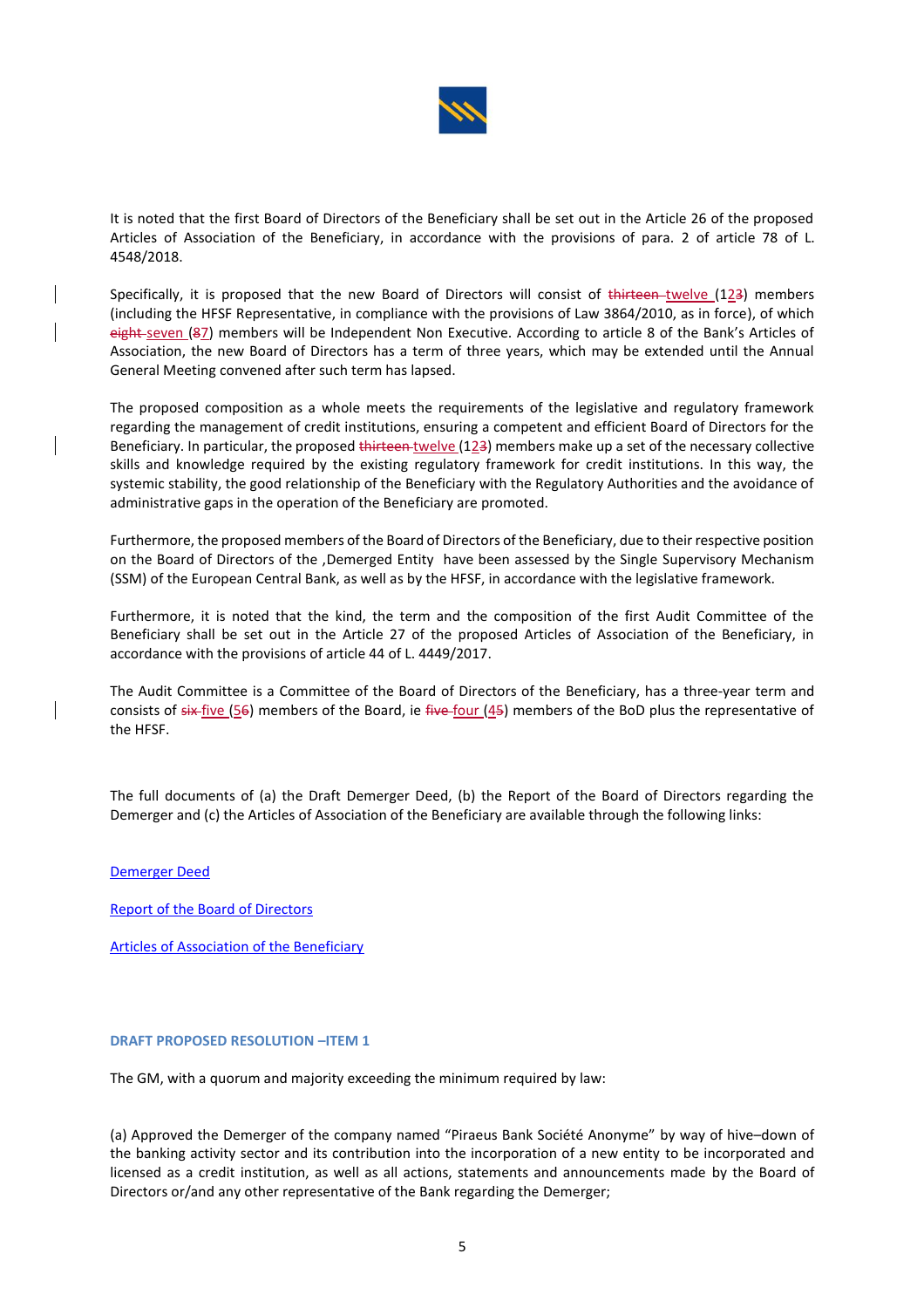

(b) Approved the Draft Demerger Deed of the société anonyme under the name "Piraeus Bank Société Anonyme" by way of hive-down of the banking activity sector and its contribution into a new entity to be incorporated and licensed as a credit institution, pursuant to the provisions of article 16 of L. 2515/1997 (in particular para. 5 thereof regarding the consolidation of assets and liabilities) and articles 54 para. 3, 57 para. 3 and 59-74 of L. 4601/2019, as in force, including the Transformation Balance Sheet dated 31 July 2020;

(c) Approved of the Auditor's report regarding the verification of the book value of the hived down sector's assets and liabilities, on July 31st, 2020 and the review of the terms of the Draft Demerger Deed;

(d) Approved the Articles of Association of the beneficiary (new) entity which will acquire the hived down banking activity sector and will be licensed as a credit institution, including the articles regarding to the first Board of Directors and the Audit Committee of the new entity, in accordance with the provisions of Law, as in force ;

# (e) Authorized:

i) Messrs. Christos Megalou, Managing Director (CEO), Executive Board Member and Theodore Gnardellis, , Executive General Manager, acting jointly to sign the final demerger deed, which shall be drawn up as a notarial deed under the basic terms of the Draft Demerger Deed, as well as and any supplementary, ancillary, amending or additional act and they shall be drawn, each acting individually, any related documentation and to proceed with any relevant, necessary or deliberate action to complete the Demerger. The above authorized persons may further authorise the Bank's attorneys, counsels or employees to carry out the above mandates in whole or in part;

ii) Mr. Panagiotis Skoularikis, General Manager and to Ms. Vassiliki Roulia, acting jointly, during and until the completion of the corporate transformation of the Demerger, to draw up, sign, submit and receive statements, applications and generally any other relevant document and to take any necessary action before any supervisory authority or/and body or/and organisations of public or private sector, in Greece and abroad (indicatively mentioned, in the context of the of the submission of the application form regarding the revocation of the Demerged Entity's Baking License, as well as the submission of the application form, regarding the authorisation of the Beneficiary as a credit institution in Greece (Banking License), with a view to receiving all the necessary required approvals and permissions for the completion of the Demerger, pursuant to the legislative and regulatory framewotk, as in force each time. The above authorized persons may further authorise the Bank's attorneys, counsels or employees to carry out the above mandates in whole or in part;

iii) Messrs. George Marinopoulos, General Manager and Apostolos Markoutsis, each acting individually, to proceed to any other required action for the completion of the Demerger, to sing, submit or/and to receive on behalf of the Bank fo this purpose any required document, application, receipt or/and statement. The above authorized persons may further authorise the Bank's attorneys, counsels or employees to carry out the above mandates in whole or in part;

iv) Ms Maria Zapanti and Ms Kyriaki Gavriilidou, each acting individually, to proceed to all necessary formalities of publicity related to completion of the Demerger, in accordance with the current legislation. The above authorized persons may further authorise the Bank's attorneys, counsels or employees to carry out the above mandates in whole or in part.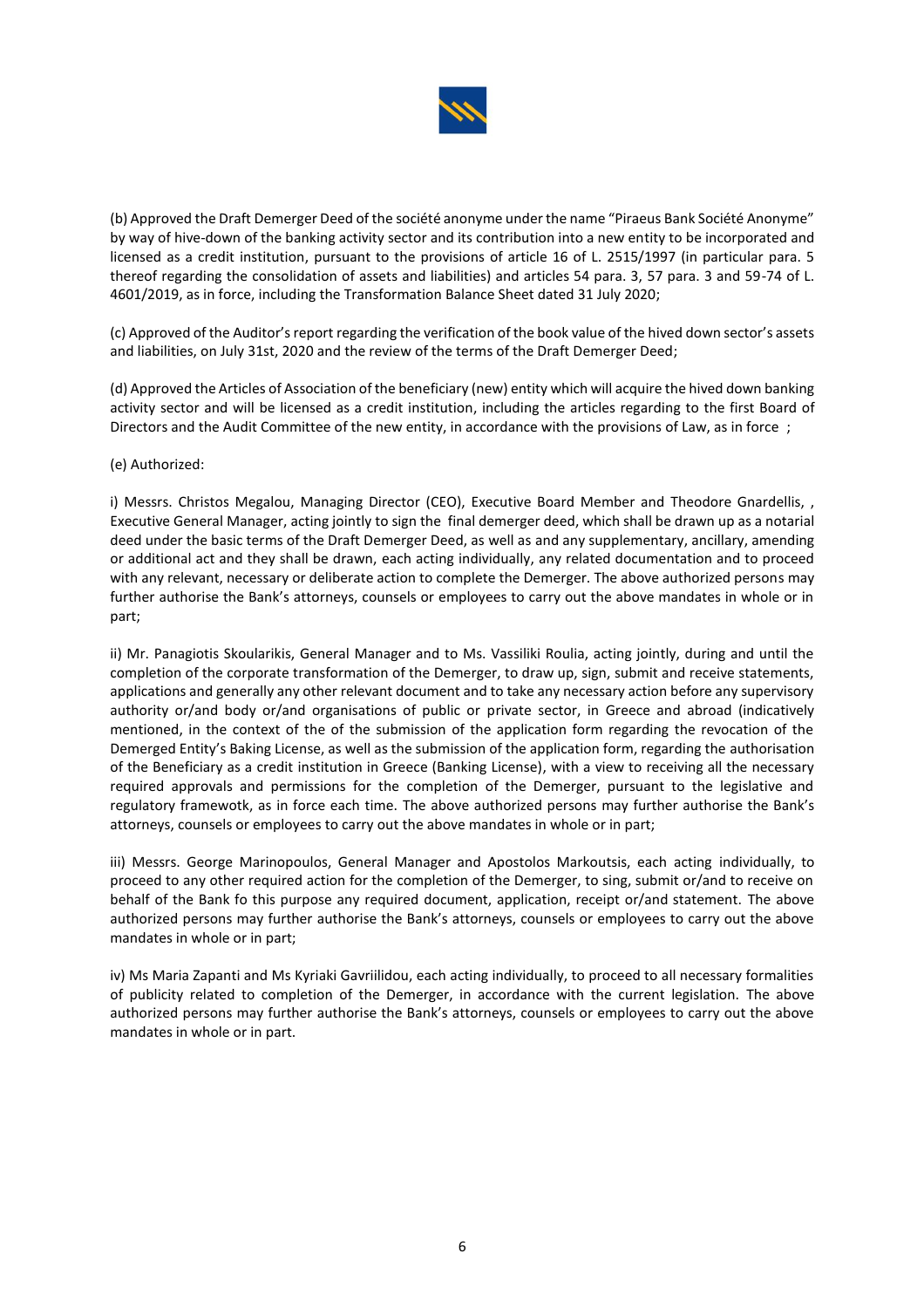

*Item 2: Amendment of the Articles of Association of the demerged entity with the name "PIRAEUS BANK SOCIETE ANONYME", as a result of the hive down of banking activity sector. Granting of authorizations.*

| <b>Required quorum:</b>                     | 1/2 of share capital     |
|---------------------------------------------|--------------------------|
| <b>Required Repetitive General Meeting:</b> | 1/5 of share capital     |
| <b>Required majority:</b>                   | 2/3 of represented votes |

*The voting rights attached to the shares acquired by the HFSF in the context of the capital increase decided by the Second Iterative General Meeting of Shareholders dated 23.04.2013 shall be taken into consideration for the purposes of calculating quorum and majority.*

Upon completion of the Demerger, the Demerged Entity will cease to be a credit institution and its banking license will be revoked.

Specifically, upon completion of the Demerger, the Demerged Entity will retain activities related to the following:

- i. directly and indirectly participating in domestic and/or foreign legal entities and other entities, undertakings and companies established or to be established, of any form and object;
- ii. undertaking or carrying on insurance intermediation and insurance distribution activities on a retainer, pursuant to the provisions of L. 4583/2018, as in force from time to time, for and on behalf of one or several insurance undertakings (insurance agent), providing insurance advisory services and insurance payments to third parties and to companies of the Demerged Entity's group, as well as researching, studying and analysing insurance related issues;
- iii. providing financial advisory services involving planning, development, research, reorganisation, assessment, business strategy, acquisitions, sales, mergers and restructuring of companies;
- iv. providing specialised shareholders registry services to domestic and/or foreign legal entities, other entities and undertakings of any form and object, established or to be established in the future, whether listed on a trading venue or not;
- v. other activities and services similar or conducive to the above.

Moreover, as a company listed on the Athens Stock Exchange, the Demerged Entity shall retain the investor relations unit, the shareholders' registry unit, as well as an internal audit unit.

The change of the business activity of the Demerged Entity in conjunction with the provisions of the L. 4548/2018 on Sociétés Anonymes makes it necessary to amend and/or rephrase the Demerged Entity's Articles of Association.

The explanatory table with the proposal amendments of the Articles of Association, as a result of the Demerger and the full document of the proposed Articles of Association are available through the following links:

[Explanatory Table](https://www.piraeusbank.gr/~/media/FE9323820BD94FF38C0786DE4C98839B.ashx)

Articles of Association [of the Demerged Entity](https://www.piraeusbank.gr/~/media/9AD9ED0853BE40538C4D91C40DA8E421.ashx)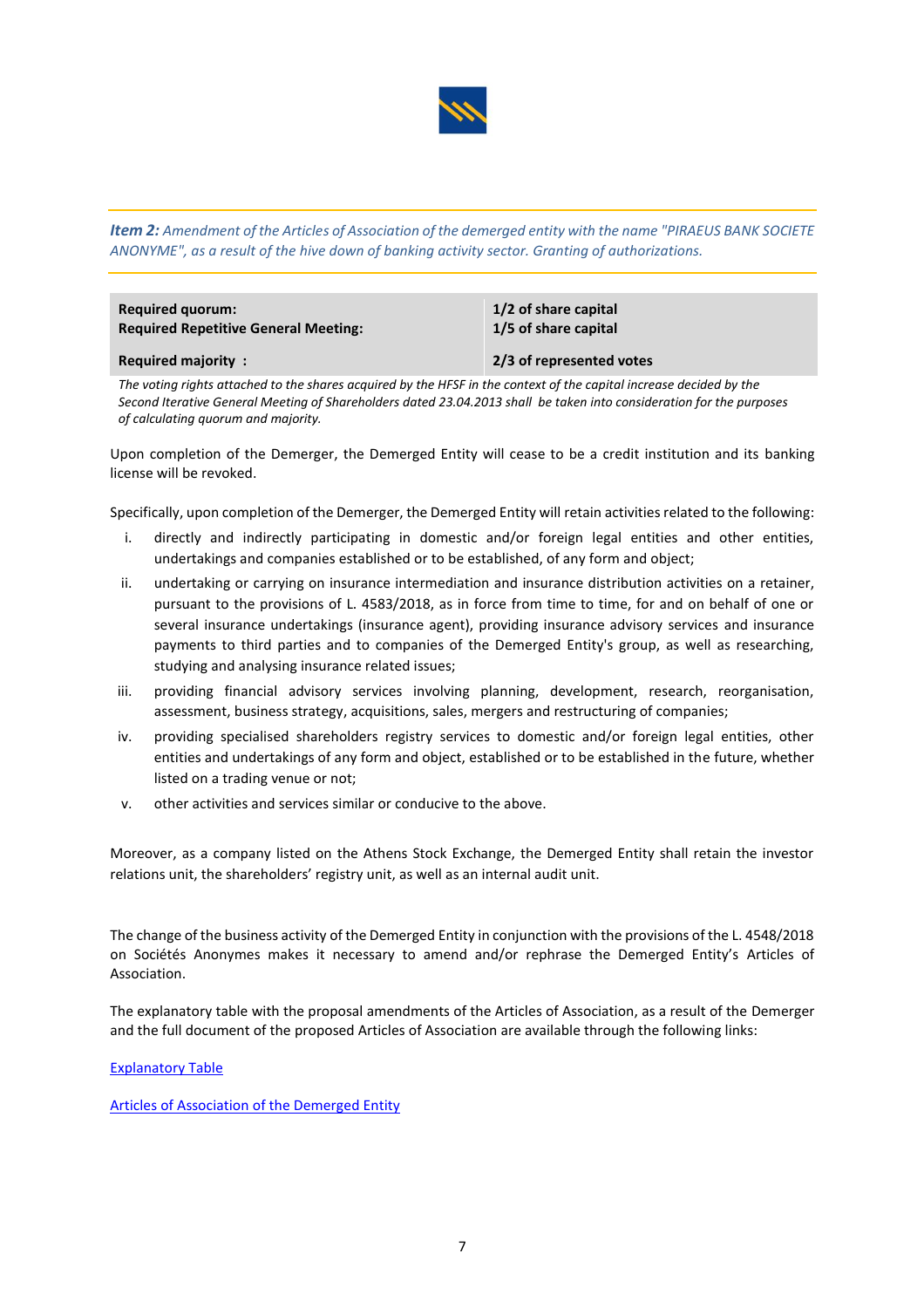

#### **DRAFT PROPOSED RESOLUTION –ITEM 2**

The GM, with a quorum and majority exceeding the minimum required by law:

(a) Approved the amendment of the Articles of Association of the Bank, with amendment, addition or/and rephrasing of its articles, aiming to its adjustment as a result of the hive down of the banking sector.

(b) Authorized Ms Maria Zapanti and Ms Kyriaki Gavriilidou, each acting individually to sign any related documentation and to proceed with any relevant, necessary or deliberate action to complete the amendment of the Bank's Articles of Association, who may further authorise the Bank's attorneys, counsels or employees to carry out the above mandates.

*Item 3:. Determination on the composition of Audit Committee of the demerged entity with the name "PIRAEUS BANK SA", in accordance with the provisions of article 44 of Law 4449/2017, as in force, following the hive down of banking activity sector.*

| <b>Required quorum:</b> |                                             |
|-------------------------|---------------------------------------------|
|                         | <b>Required Repetitive General Meeting:</b> |

**1/5 of share capital It is not required**

**Required majority : 50% + 1 of represented votes**

*The voting rights attached to the shares acquired by the HFSF in the context of the capital increase decided by the Second Iterative General Meeting of Shareholders dated 23.04.2013 shall not be taken into consideration for the purposes of calculating quorum and majority.*

Following the hive–down of the banking activity sector of the Bank and its contribution into a new banking entity and in order to strengthen the Audit Committee of the company, the Board of Directors proposes six (6) members for the composition of the Audit Committee, ie five (5) members of the BoD plus the representative of the Hellenic Financial Stability Fund (HFSF). The Audit Committee will function as a Committee of the Board of Directors, with a term ending at the end of the term of the current Board of Directors, elected at the meeting of 26.06.2020 Annual General Meeting of the Bank's shareholders, ie on 26.06.2023, extended until the Annual General Meeting that will convene after the end of the term of the Board of Directors. The new proposed composition of the Audit Committee is the following:

- 1. Hexter David, Independent Non-Executive Member
- 2. De Boeck Karel, Vice-Chairman, Independent Non-Executive Member
- 3. Berahas Solomon, Independent Non-Executive Member
- 4. Weatherston Anne,Independent Non-Executive Member
- 5. Panzures Andrew, Independent Non-Executive Member
- 6. Dontas Periklis, Non-Executive Member, Representative of the Hellenic Financial Stability Fund pursuant to the provisions of L. 3864/2010

It is noted that in accordance with the current legislative and regulatory framework, the Audit Committee consists of at least three members. The members of the Committee are mostly Independent, within the meaning of the provisions of Law 3016/2002 as in force, and have documented sufficient knowledge of areas in which the Bank is active. At least one member, that is independent, has documented sufficient knowledge in accounting and auditing (international standards), participates mandatorily in the meetings of the audit committee that concern the approval of the financial statements. The Chairman of the Committee must satisfy the independence conditions set out in Law 3016/2002, as in force.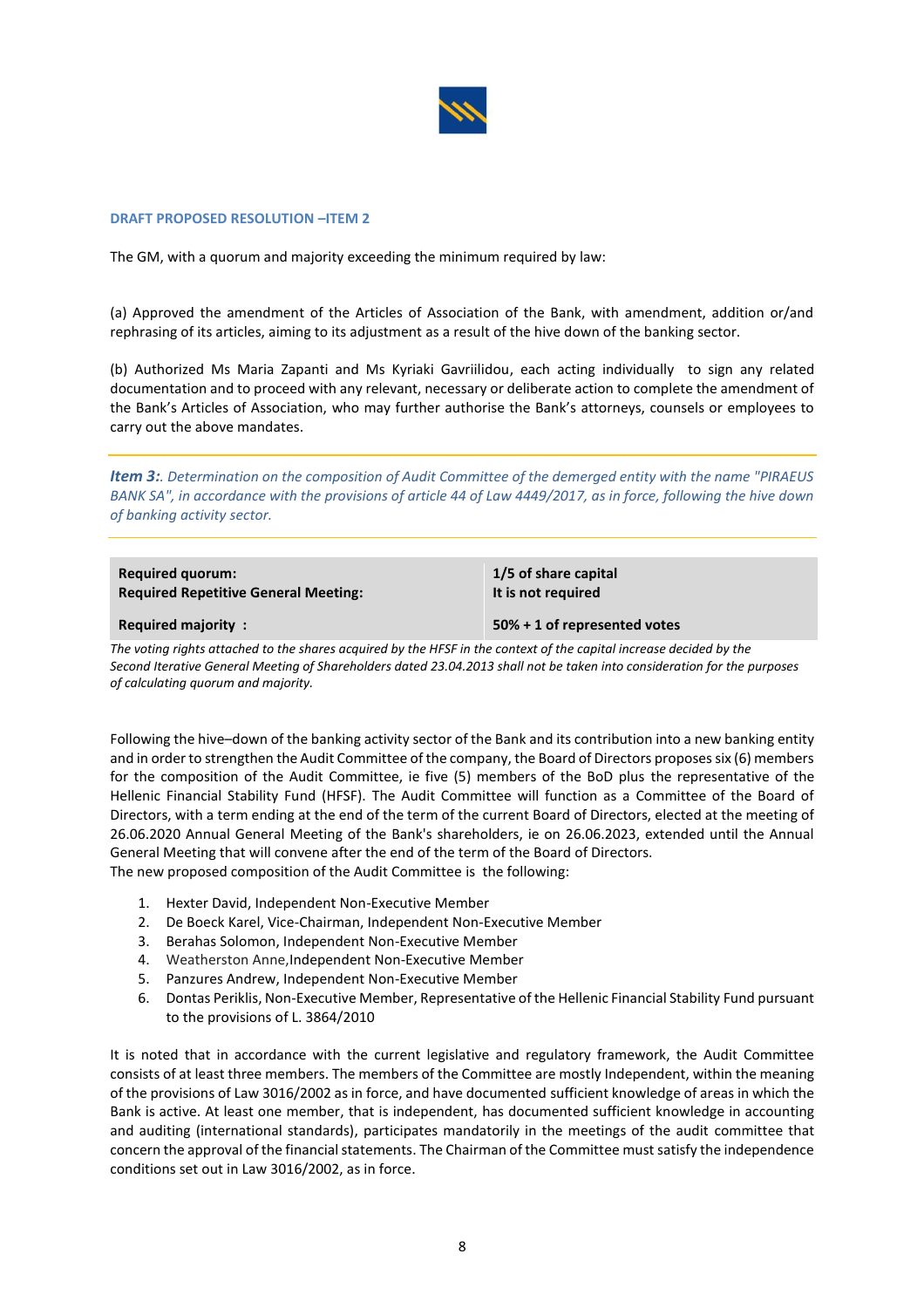

Moreover, according to article 10 of Law 3864/2010 and the Relationship Framework Agreement between the Bank and the HFSF, at least 3/4 of the members of the Committee (excluding the HFSF representative) are Independent Non-Executive Members, while the Chairman of the Audit Committee is appointed amongst one of the international experts who participates on the Board of Directors.

The proposed composition of the Audit Committee meets the requirements of the legislation, ie the members of the Committee are in their majority independently, within the meaning of the provisions of L. 3016/2002 as in force, and have proven sufficient knowledge in the field of activity of the Company. At least one member, that is independent, has proven sufficient knowledge of accounting and auditing (international standards). It is pointed out that the proposed persons have been elected as members of the Board of Directors of the Company. The CVs of the above proposed members of the Audit Committee are posted on the [Bank 's website.](https://www.piraeusbankgroup.com/en/investors/corporate-governance/board/bod-composition)

Furthermore, the Chairman of the Audit Committee will be appointed from among the above members, at its first Meeting, after the election of its members by the General Assembly, in accordance with applicable law.

Finally, in case of resignation or impediment of any of the above proposed members of the Audit Committee, this is replaced by a decision of the Board of Directors, in accordance with the provisions of the legislation.

# **DRAFT PROPOSED RESOLUTION –ITEM 3**

The GM, with a quorum and majority exceeding the minimum required by law, decides:

a)the determination of a six-member Audit Committee, that will consist by five (5) members of the Board of Directors, plus the representative of the Hellenic Financial Stability Fund (HFSF), will function as a Committee of the Board of Directors, with a term ending at the end of the term of the current Board of Directors, elected at the meeting of 26.06.2020 Annual General Meeting of the Bank's shareholders, ie on 26.06.2023, that can be extended until the Annual General Meeting that will convene after the end of the term of the Board of Directors, under the terms and conditions of article 44 of L. 4449/2018, of L. 3016/2002, L. 3864/2010 and the Relationship Framework Agreement between the Bank and the HFSF, as in force, and;

b) the appointment of a) Mr. Hexter David, Independent Non-Executive Member, b) Mr. De Boeck Karel, Vice-Chairman, Independent Non-Executive Member, c) Mr. Berahas Solomon, Independent Non-Executive Member, d) Ms Weatherston Anne,Independent Non-Executive Member, e) Mr Panzures Andrew, Independent Non-Executive Member, as members of the Audit Committee in accordance with the provisions of article 44, law 4449/2017. It is also noted that the HFSF representative, Mr. Dontas Periklis, Non - Executive Member will participate, in accordance with the L.3864/2010, in the Audit Committee, as well. The Chairman of the Audit Committee shall be appointed by its members.

A member who resigns or is disabled will be replaced by a decision of the Board of Directors, under the terms and conditions of the current legislation.